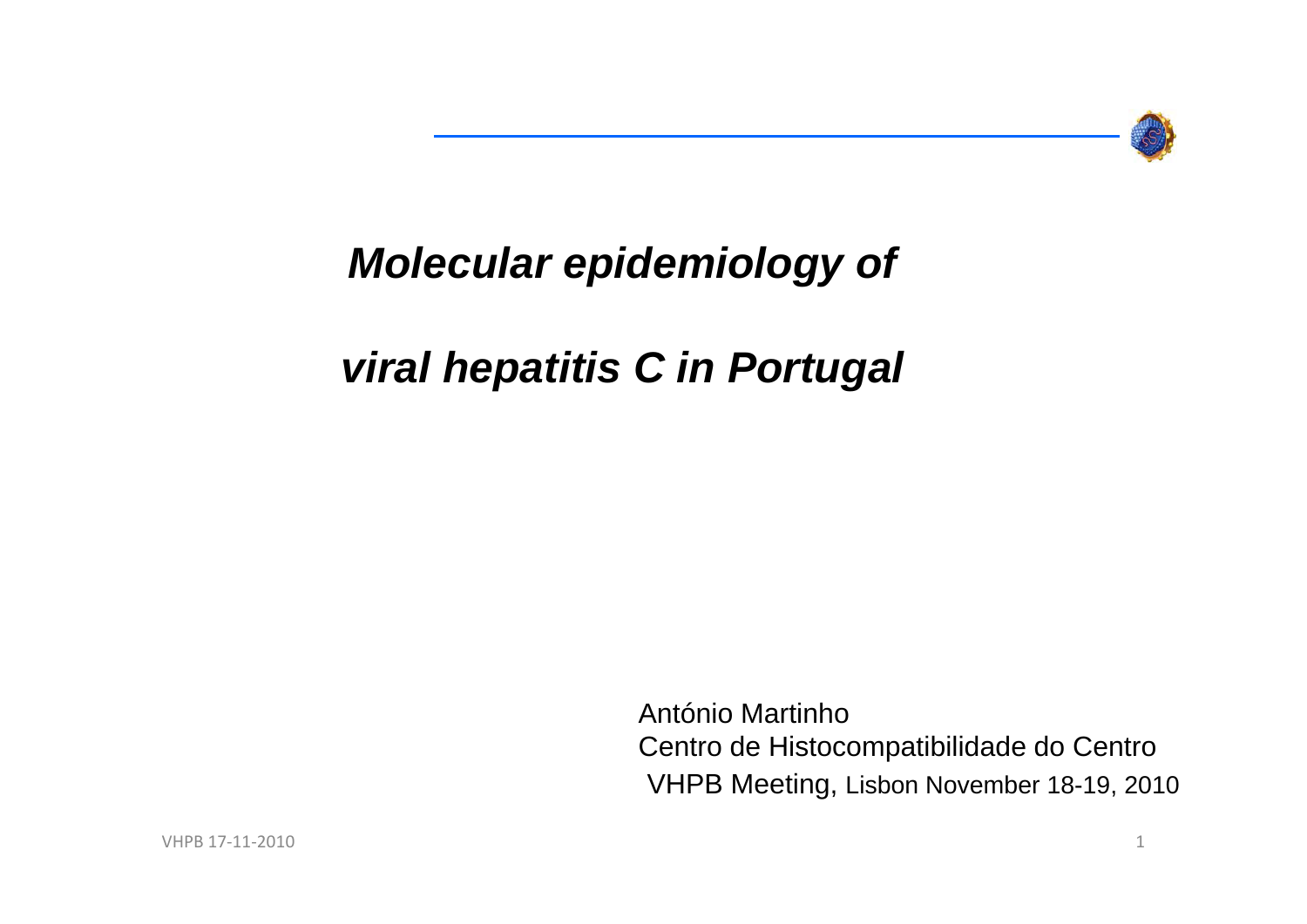



#### N= 6.243 patients (Celene Sargento‐unpb. data)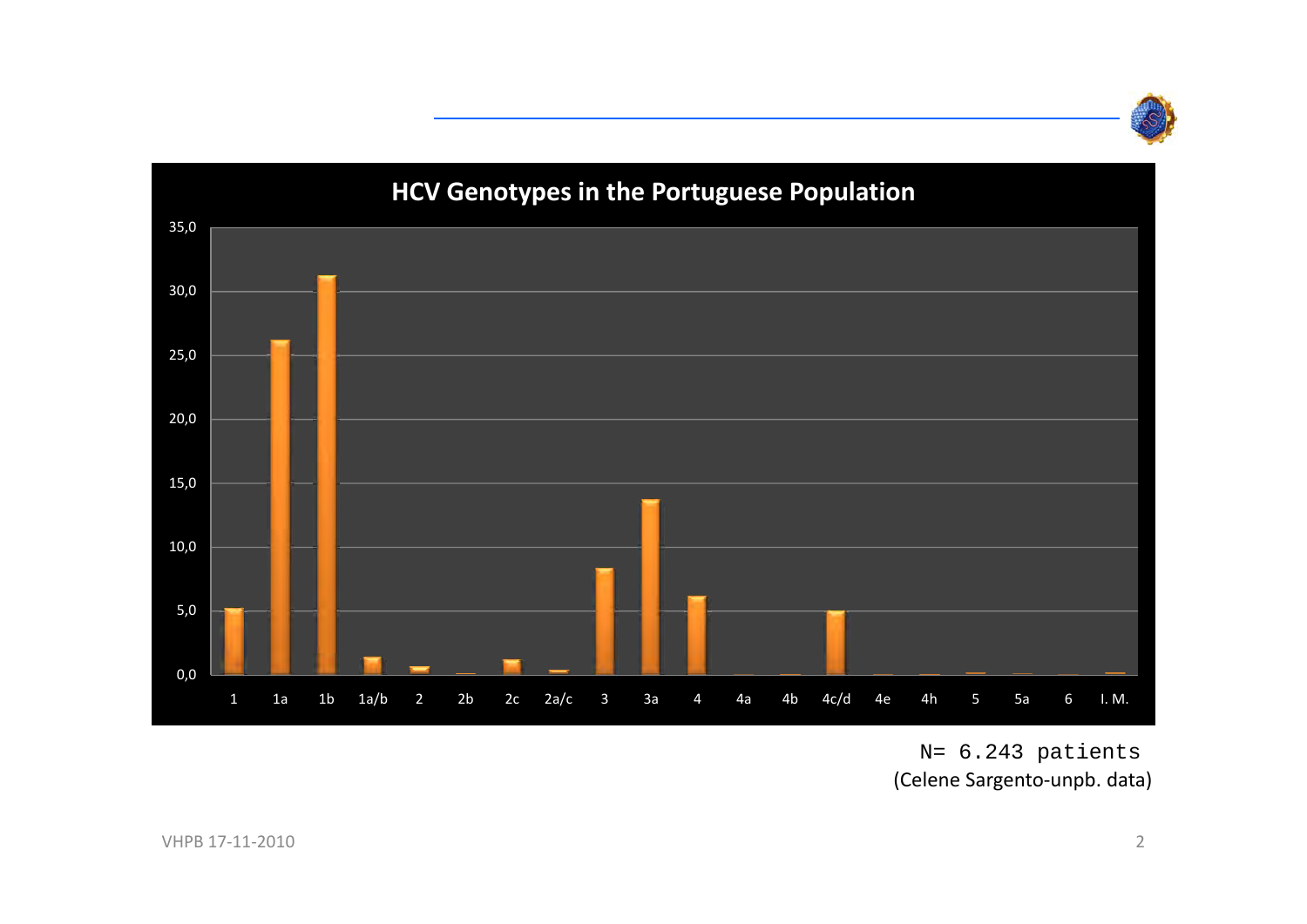

## 0,0 10,0 20,0 30,0 40,0 50,0 60,0 70,0 Type1 Type 2 Type3 Type4 **HCV major types distribution in Portugal**

#### N= 6.243 patients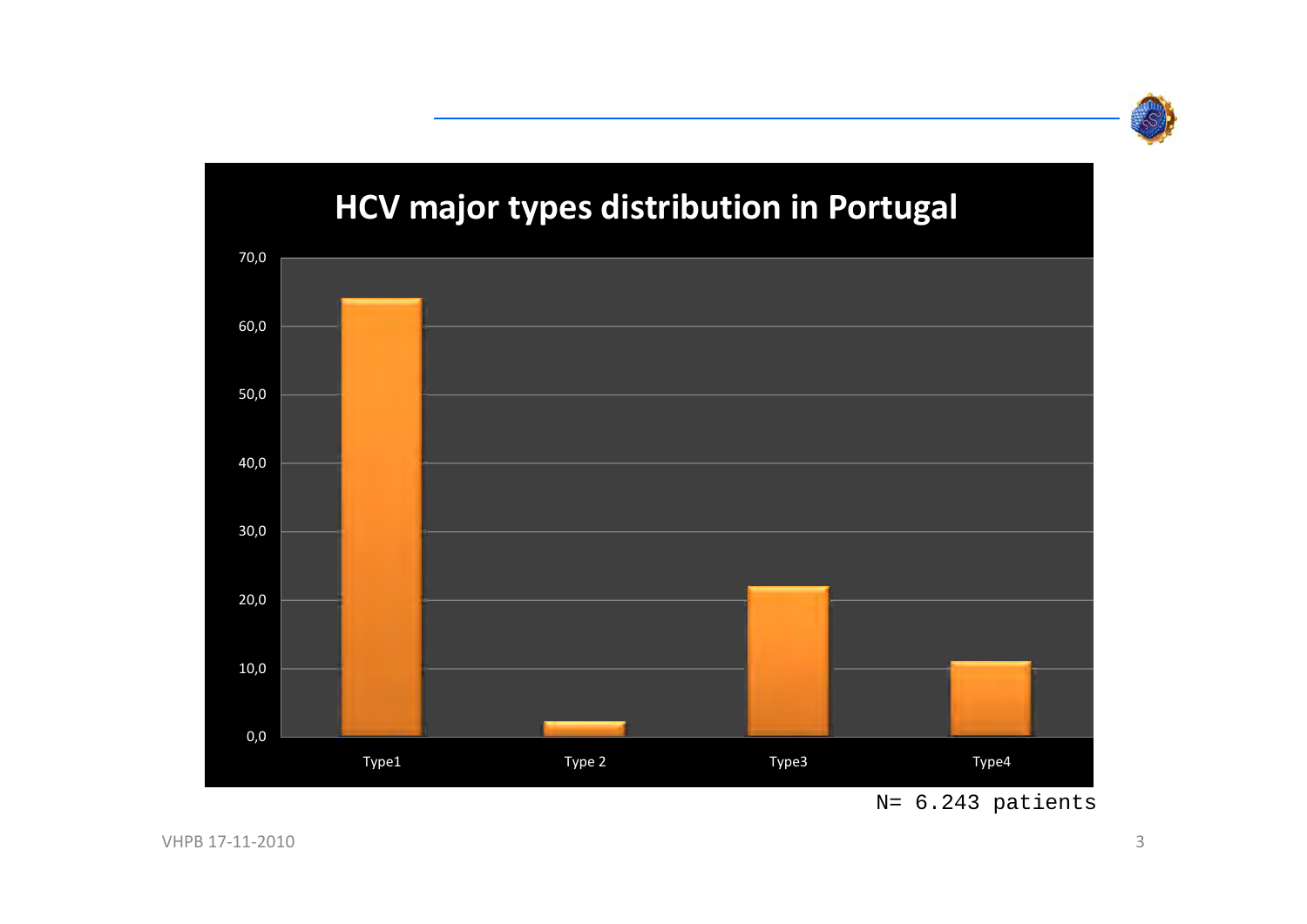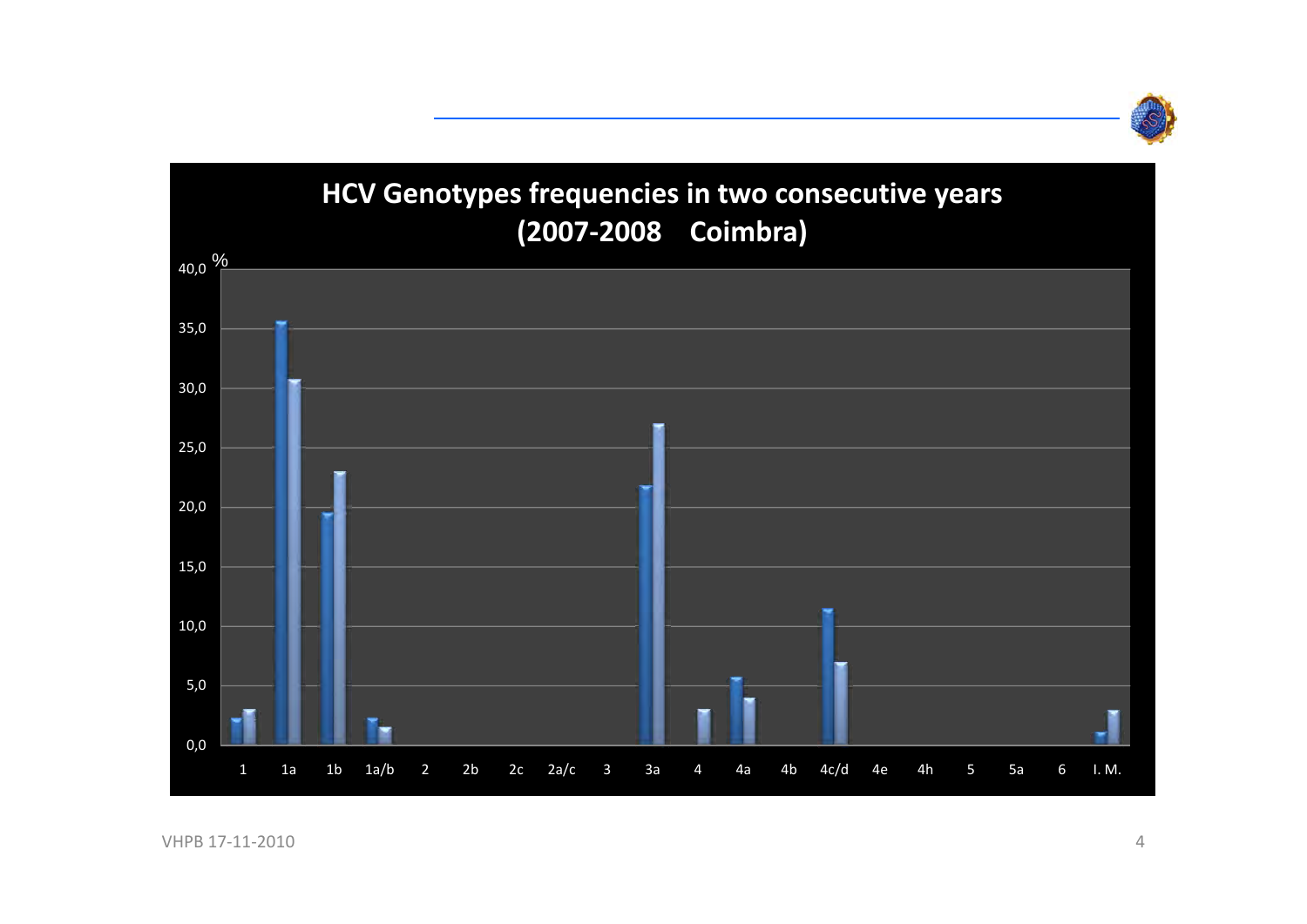

## Population

(N=6243 patients from all country, including Açores and Madeira)

### Gender

30% Female 70% Male

Sustained Viral Response (SVR)

Type 1 50% of S.V.R Type 3 80%

61% overall S.V.R.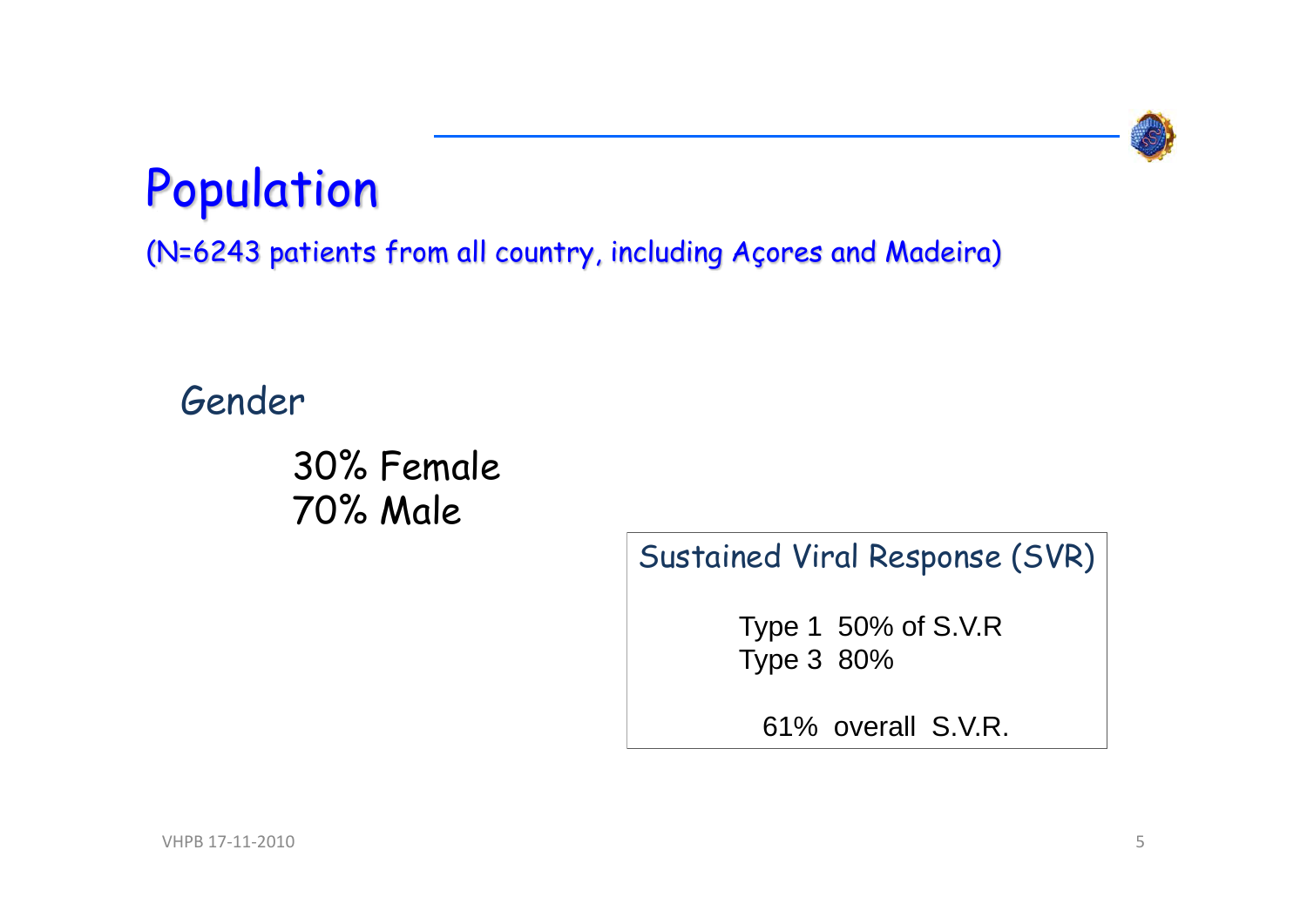

### Factors afecting Sustained Viral Response

**Predicting non-response to HCV infection:**

#### **HOST Factors:**

- Age > 40 years
- Male gender

….

- Degrees of liver fibrosis
- •Body mass index





- genotype 1
- lack of diversity in core and NS5a
- •High pre treatment HCV levels

**Look in particular to the molecular variability of specific regions of HCV genome. This is an ongoing study, started in 2004 …** 17‐11‐2010 6

….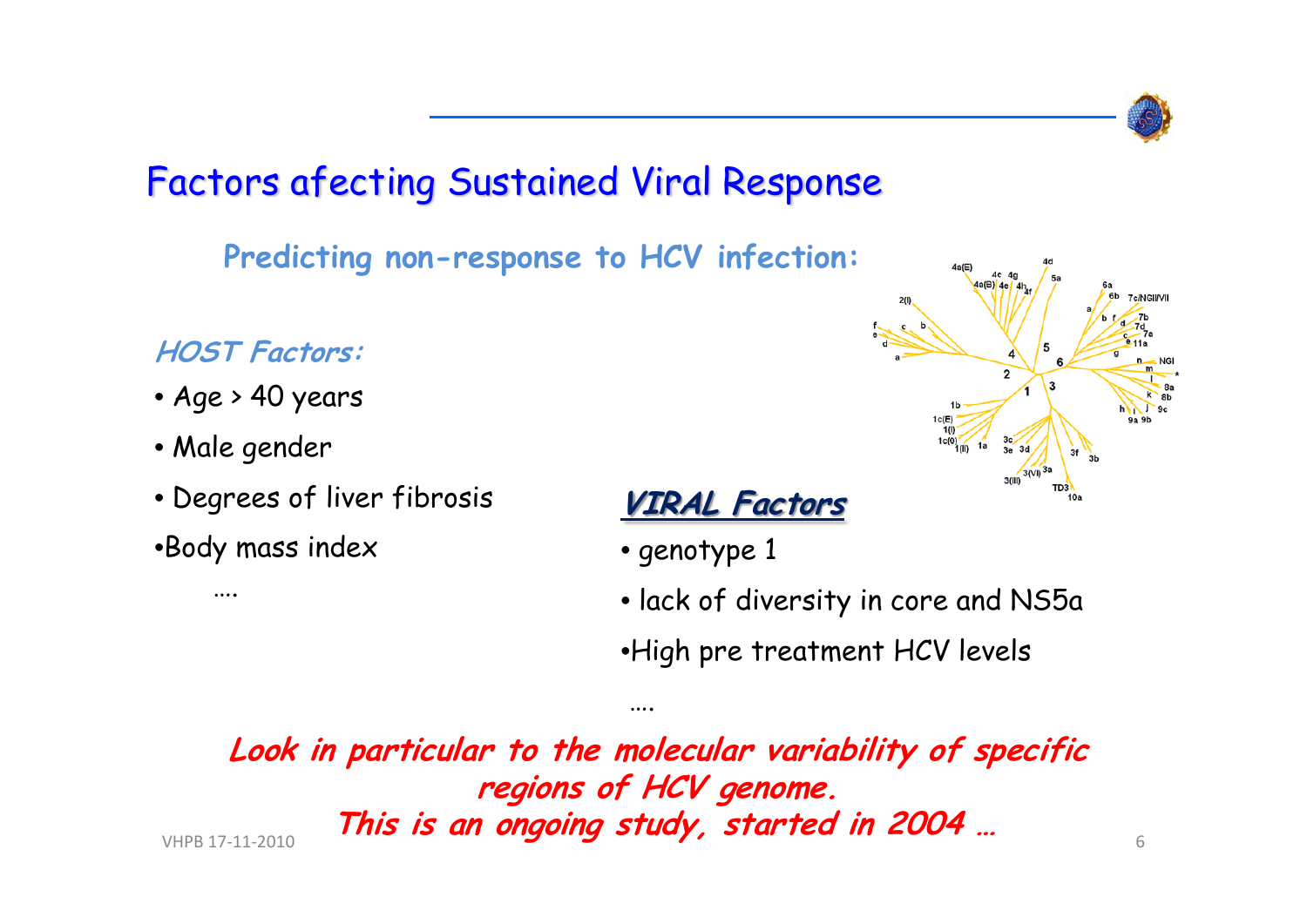

### **Viral Factors: First attempt to study the HCV variability ….**

|                    | <b>Responders</b><br>$(n=12)$ | <b>Non-Responders</b><br>$(n=11)$ |
|--------------------|-------------------------------|-----------------------------------|
| <b>Age</b>         | $41 \pm 11$                   | $40\pm10$                         |
| $Sex$ (F/M)        | 3/9                           | 3/8                               |
| <b>Genotype</b>    |                               |                                   |
| $1a/b$ 2/4.2/5     | 6                             | 7                                 |
| $\overline{2}$     | $\overline{3}$                | $\overline{2}$                    |
| 3 <sub>a</sub>     | $\overline{3}$                | $\overline{2}$                    |
| 4                  | $\Omega$                      | $\mathcal I$                      |
| Viral load (UI/ml) | 6 ± 0.2                       | $6.3 \pm 0.2$                     |
| ALT (30-65)        | $69 + 37$                     | $99 + 36$                         |
| AST (15-37)        | $40\pm18$                     | $56 \pm 26$                       |

*Histology also considered but homogeneous among patients*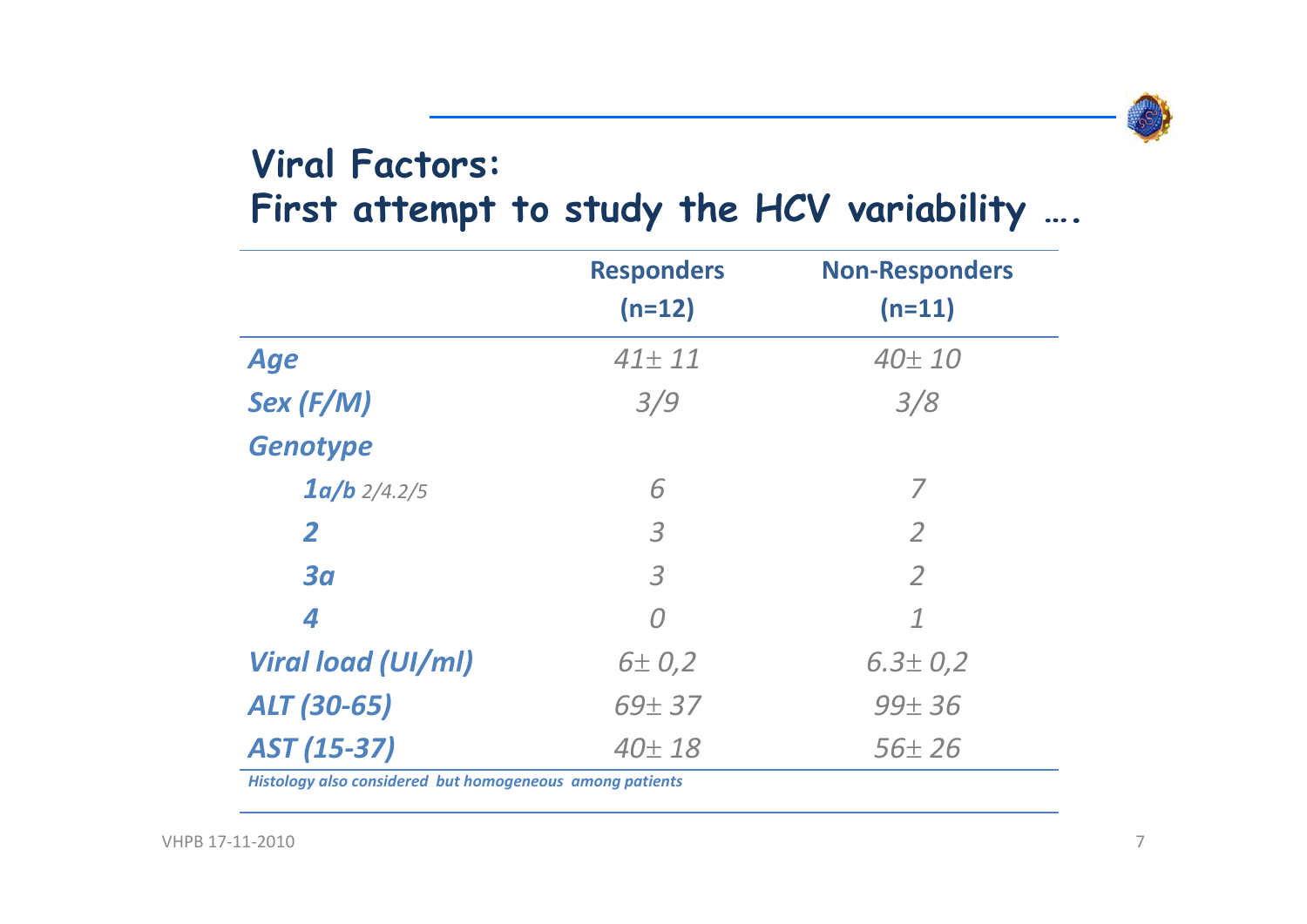

9 HCV Genetic region elected:

#### 5'UTR (IRES) - conserved sequence

• Start Codon: (nt 342*; stem-loop IV* )

• *Loop IIId*  $-$  *666* Triplet (nt 266-268): it is for the interaction of IRES with the subunit 40S of the ribosom.

## Mutations in the IRES could affected the efficacy of HCV replication and translation!!

 $\checkmark$  Unfortunatly we didn't find significative differencies between responders and non responders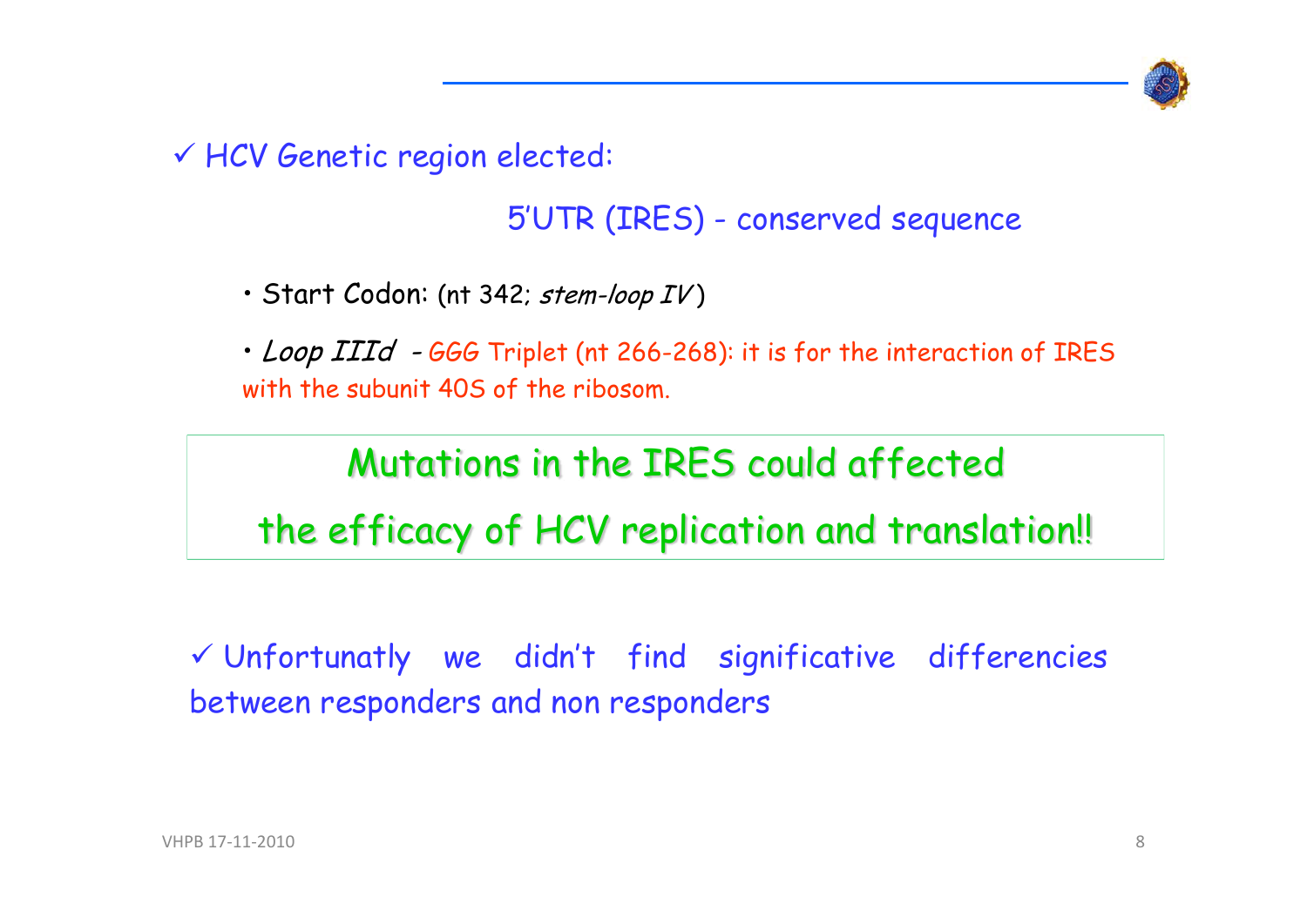

## Genetic variability of 5'UTR (IRES)



• No mutations in start codon AUG are detected among patients

- No mutations on *loop IIId*
- Couldn't identify a mutational profile related with genotypes
- Just in one patient with HCV clearance <sup>a</sup>"new" mutation was identified.



Thelu M. A., Drouet E., Hilleret M. N. & J. P. Zarski (2004). Lack of Clinical Significance of variability in the Internal Ribosome

Baseado em Honda M. et al. J. Virol. 1999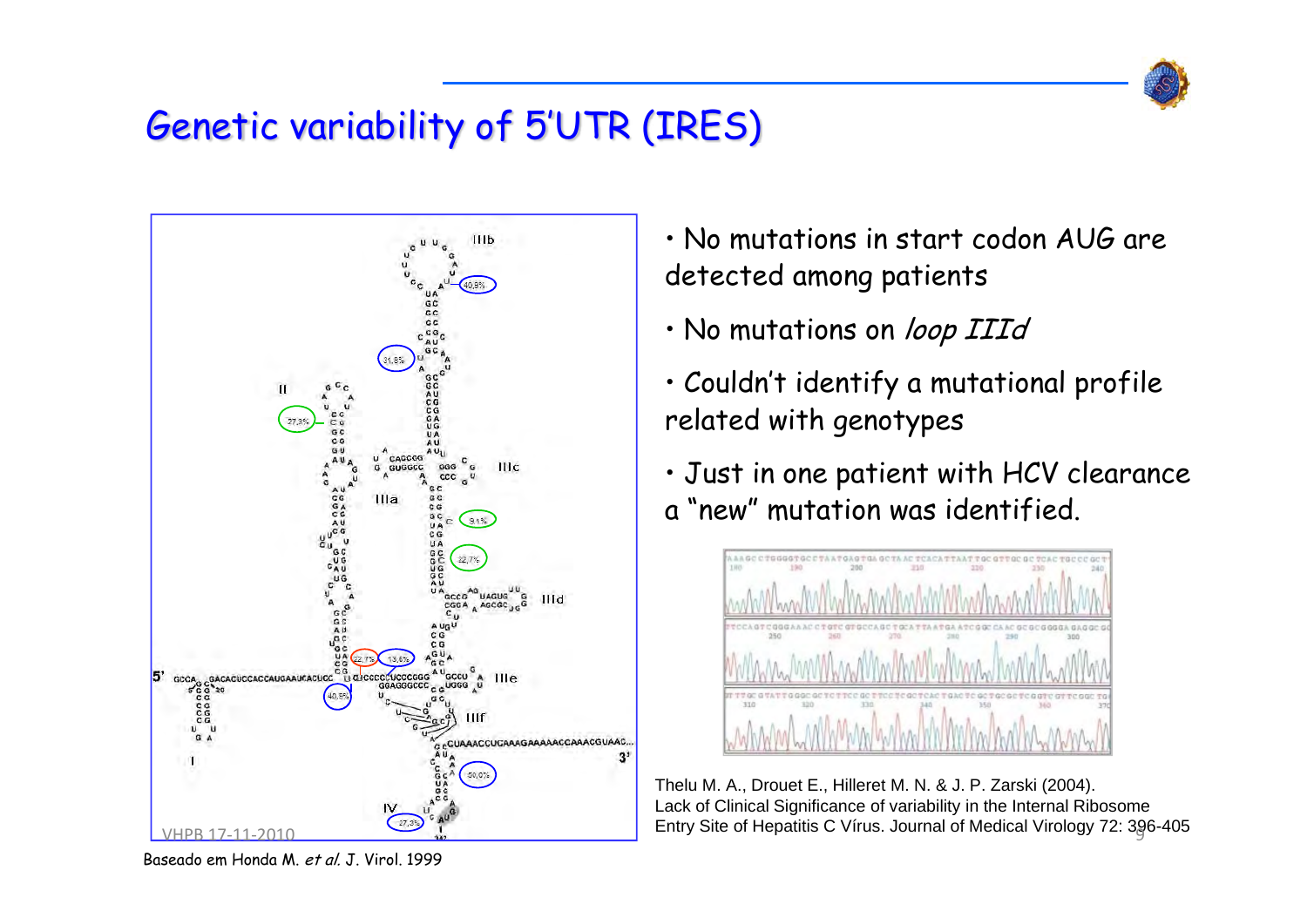

### Genetic variability of core region of HCV

 $\checkmark$  Core region still is a conserved region of HCV genome

- Is associated with the viral presistence of the infection
- Mutations in this region could interfere in the recognition of Citotoxic T Ly •

Target core epitop: (DLMGYIPAV)

Mutations in the core sequence could affect the ability of HCV to establish a persitent infection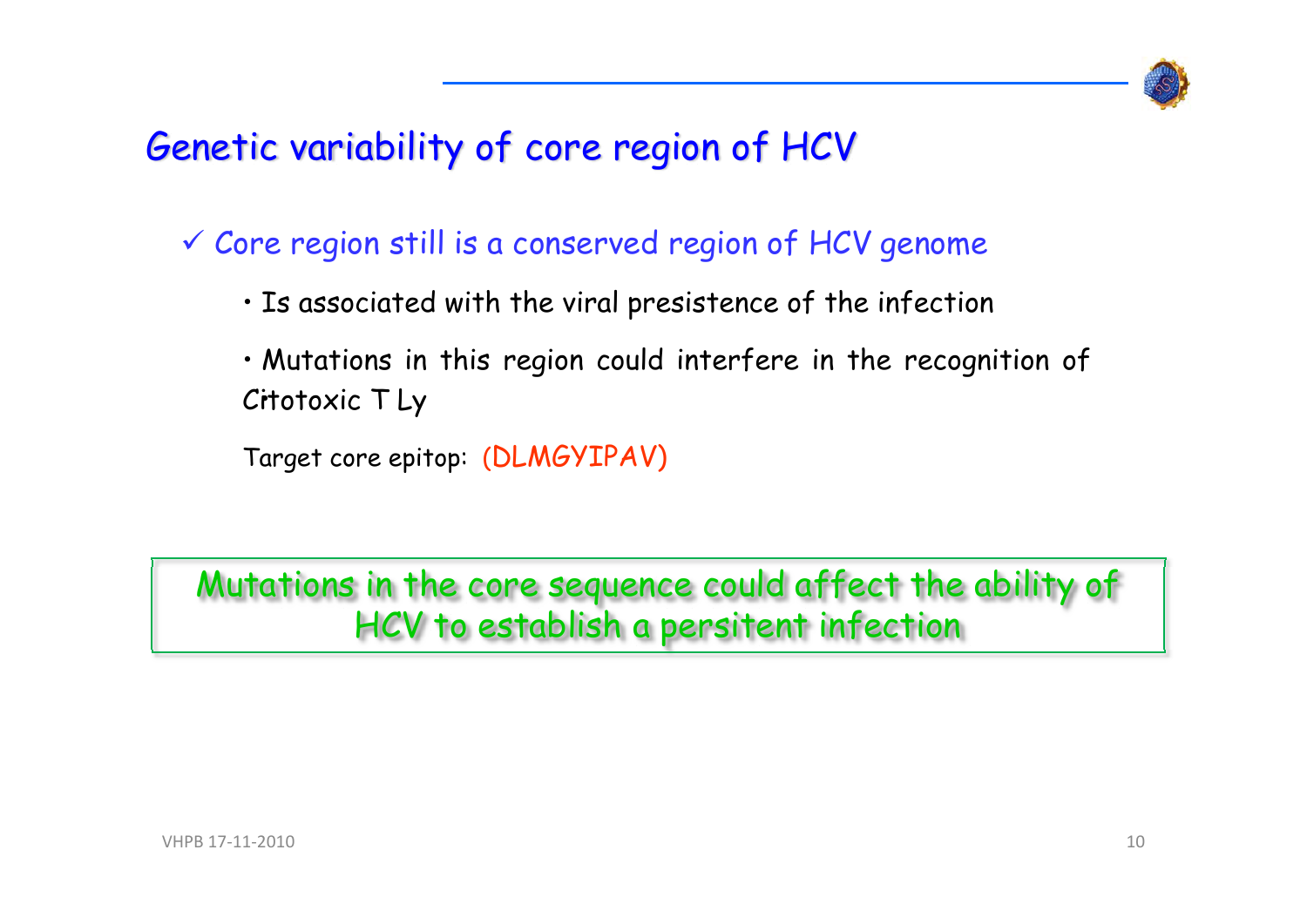

## Genetic variability of core region of HCV

- Mutations detected are predominatemente silent mutations.
- In the non responders group the number of non-sinonimous mutations ( aminoacid alteration in the protein) was slightly superior
- No mutational patern was found
- $\cdot$  No mutations in the CTL target epitop were found (DLMGYIPAV (132-140))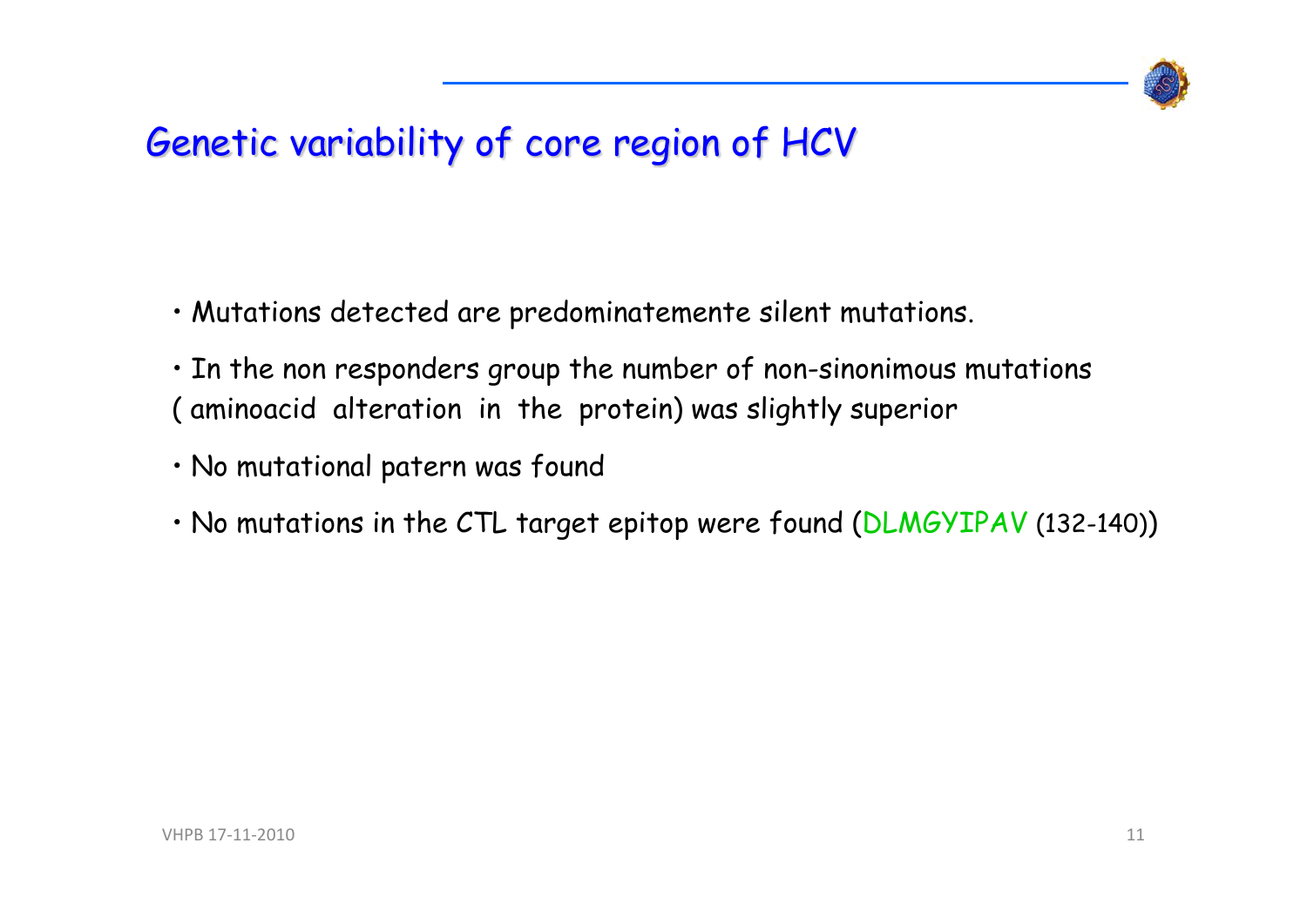11ª Reunião Anual da APEF

## **C terminal mutation rate of E2 protein, Genotype and Alcohol Consumption** .

Fátima Simões\*, António Martinho\*\*, Luísa Pais\*\*, Armando Carvalho\*\*\*

\*Instituto Português do Sangue, \*\* Centro de Hisptocompatibilidade do Centro, VHPB  $4\sqrt{r}$ 1Medicina III – Faculdade de Medicina e Hospitais da Universidade de Coimbra  $12$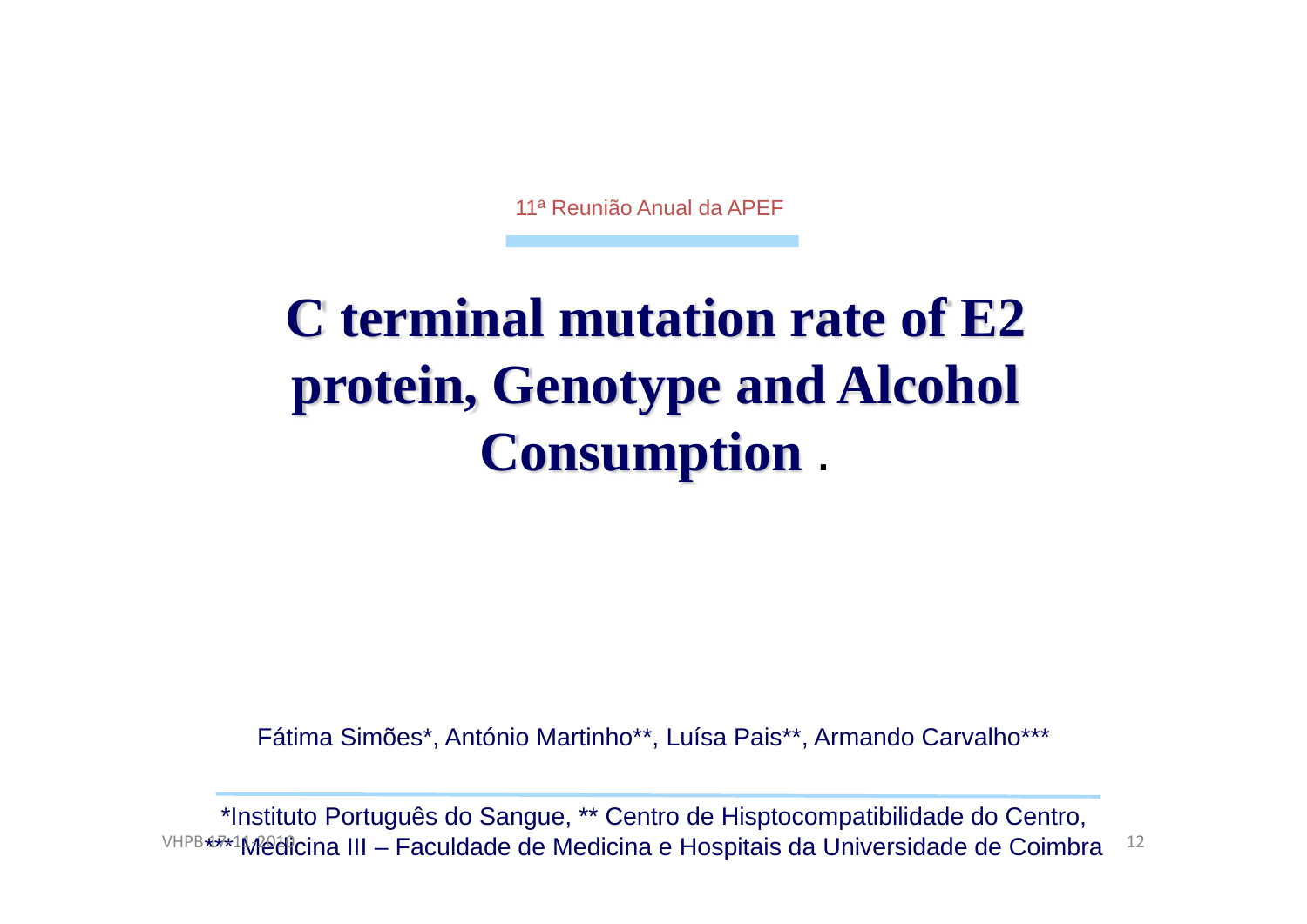### **Population**

| $N = 36$           | <b>Alcohol</b> | Non-alcohol |  |
|--------------------|----------------|-------------|--|
|                    | $N=16$         | $N=20$      |  |
| <b>Genotype 1b</b> | $N=7$          | $N=12$      |  |
| <b>Genotype 3a</b> | $N=9$          | $N = 8$     |  |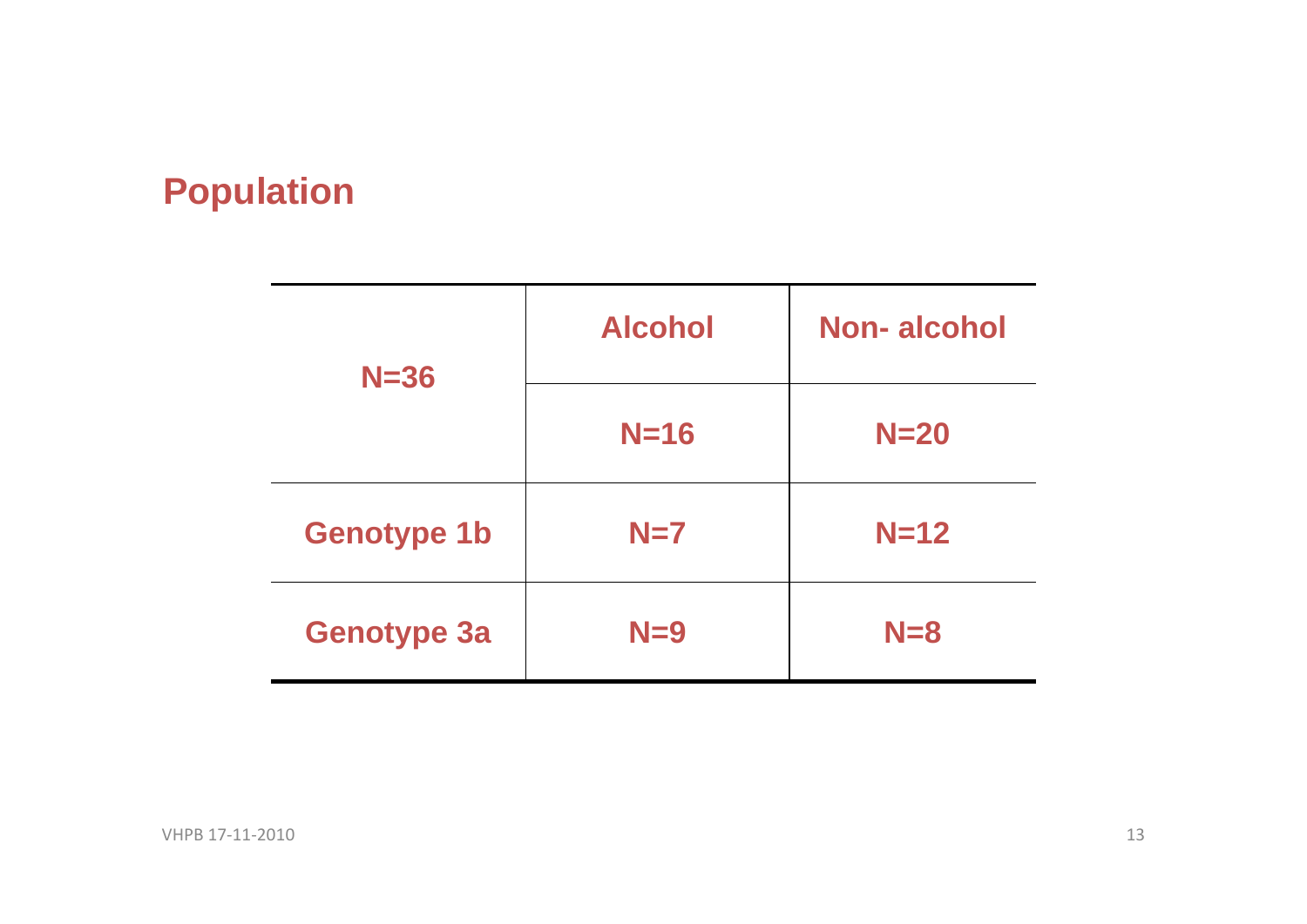### **C -Terminal E2 Region**



- **Great variability of genotype 3a (silent mutations)**
- **Variability of genotype 1b at aminoacid mutation level**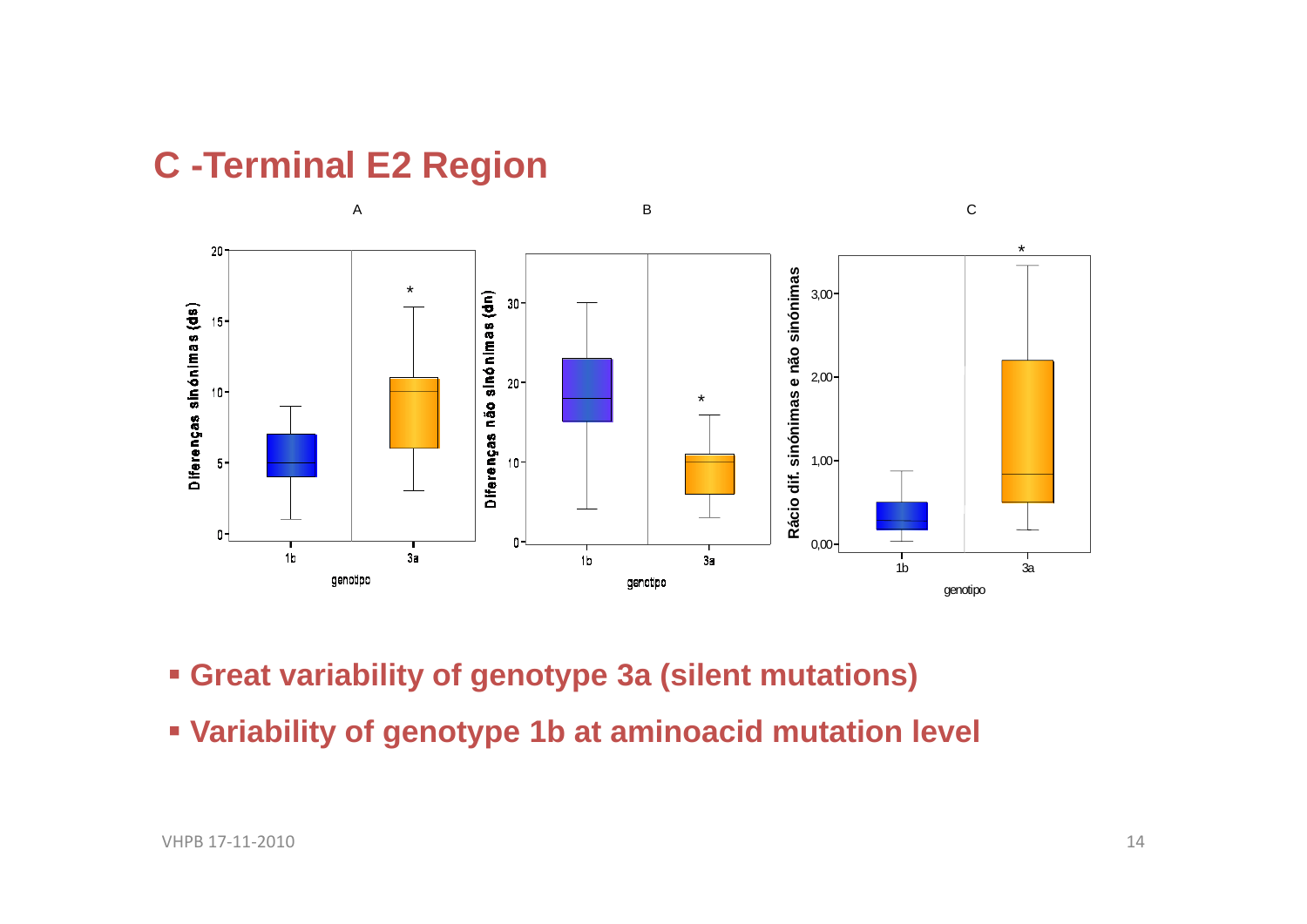#### **C -terminal E2 Region: more variability in alcoholic patients**



#### **NO EVIDENCE OF GENOTYPE MUTATIONAL PATTERN**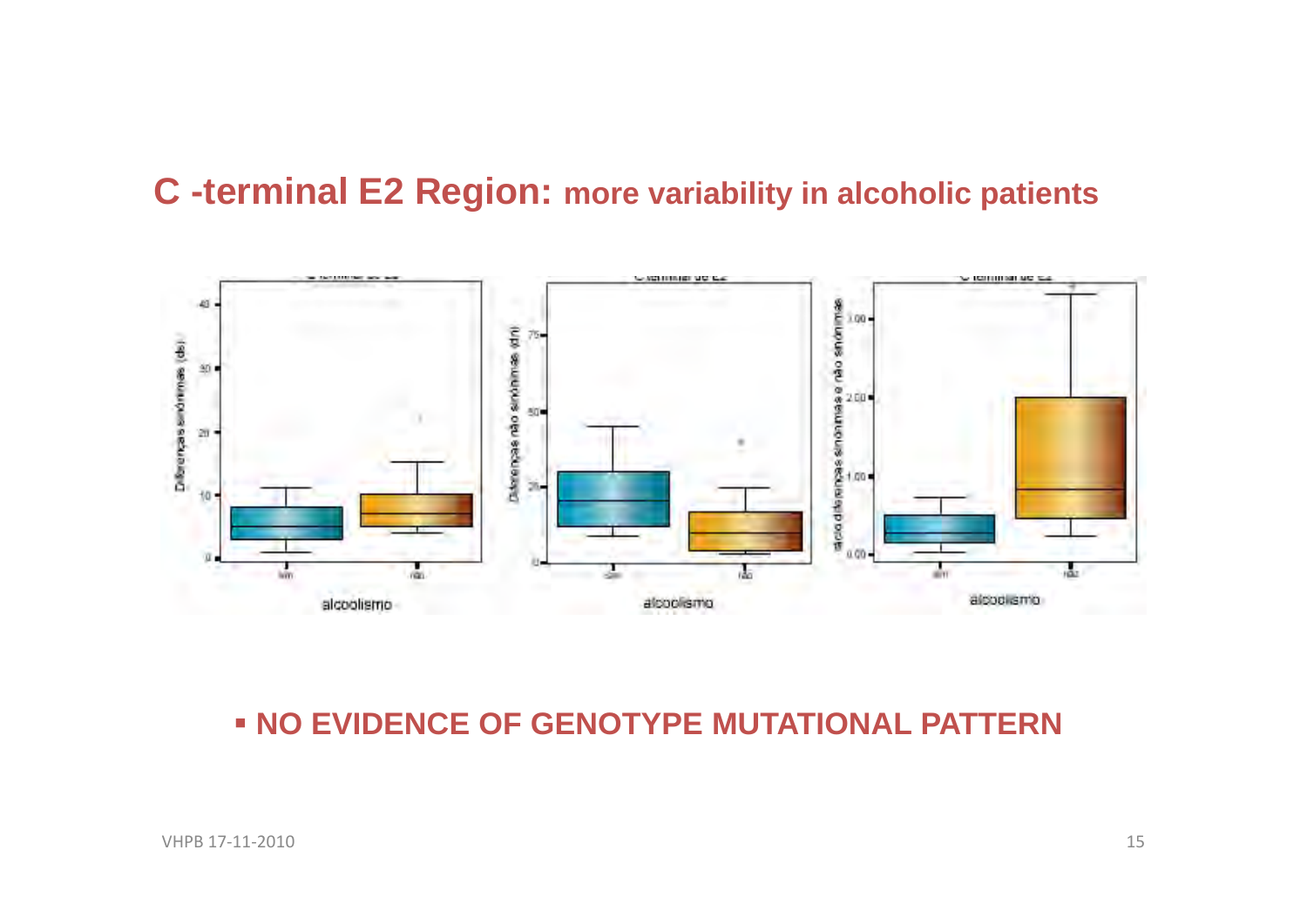## Host Factors 1

 Gene expression in immune response: stablish differences between responders and nonresponders

 $\checkmark$  Gene expression by Real Time PCR <sup>9</sup>Immunologic card: to study simoultaneously 92 genes involved in host immune response.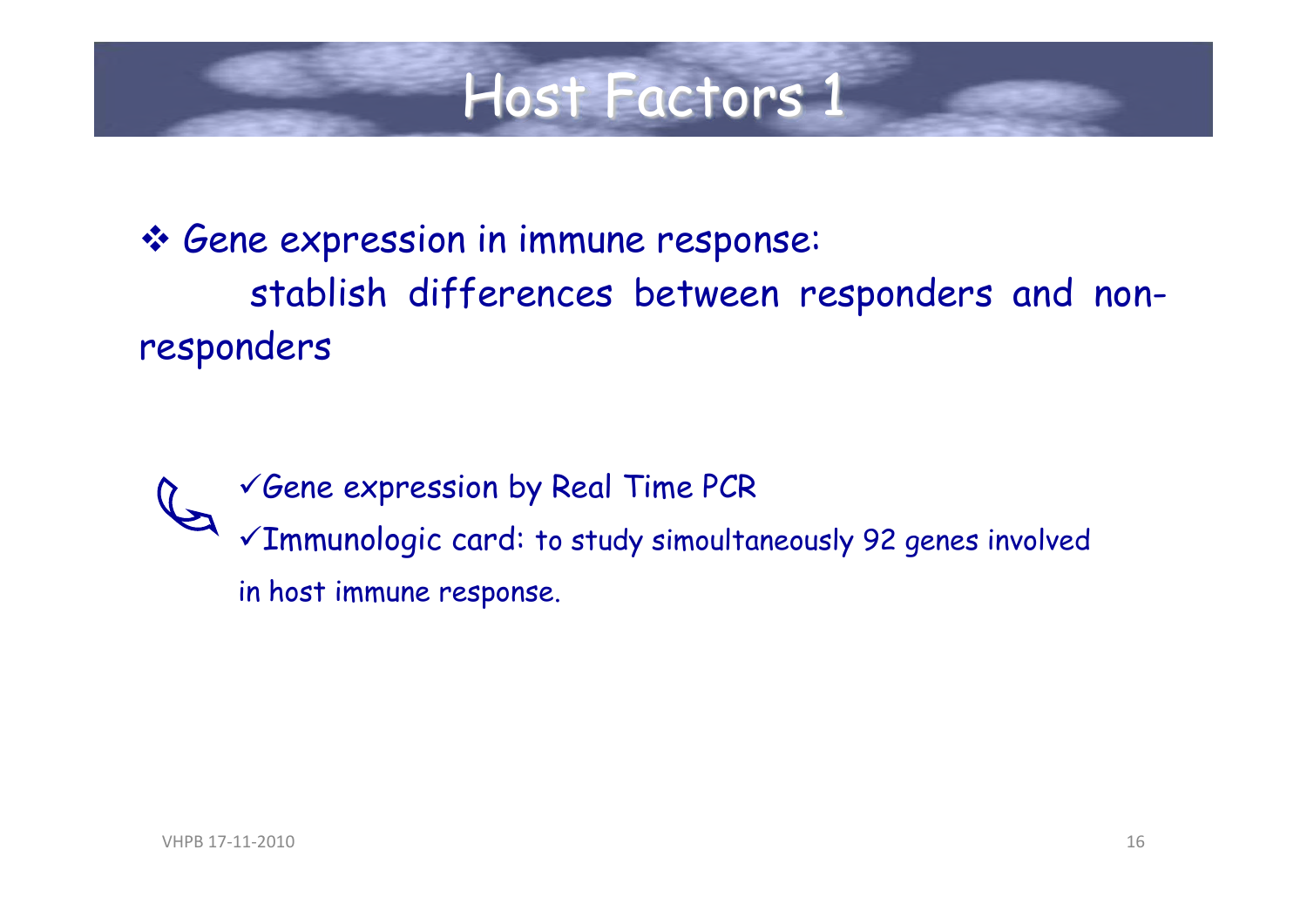# GENES EVALUATED

| <b>ACE</b>                  |             |                 |                   | $IL-10$  |    |
|-----------------------------|-------------|-----------------|-------------------|----------|----|
| AGTR1                       | CD152       | ECE-1           | <b>NOS2</b>       | IL-12p35 |    |
|                             | CD154       | EDN1            | <b>IP10</b>       | IL-12p40 |    |
| AGTR2                       | CD19        | Fas             | <b>ITAC</b>       | $IL-13$  |    |
| <b>BAX</b>                  | CD25        | FasL            | MADH-3            | $IL-15$  |    |
| BCL <sub>2</sub>            | CD28        | FN precursor    | MADH-7            |          |    |
| <b>BCL-XL</b>               | CD34        | <b>TNFRSF18</b> | $MCP-1$           | $IL-17$  |    |
| C <sub>3</sub>              | CD38        | GNLY            | <b>MEGALIN</b>    | $IL-18$  |    |
| CCR2                        | CD3         | <b>GZMB</b>     | Mip-1a            | $IL-1a$  |    |
| CCR4                        | CD40        |                 | Mip-3c            | $IL-1b$  |    |
| CCR5                        | CD45        | <b>HLADRB1</b>  | MYH6              | $IL-2$   |    |
| CCR7                        |             | <b>HLA-DRA</b>  |                   | $IL-3$   |    |
| COL4A5                      | CD4         | $HO-1$          | NFKB <sub>2</sub> | $IL-4$   |    |
|                             | CD54        | <b>ICOS</b>     | PRF1              | $IL-5$   |    |
| $COX-2$                     | CD62E       | <b>VEGF</b>     | Rantes            | $IL-6$   |    |
| $C$ SF-1                    | CD68        | IkB2            | <b>REN</b>        | $IL - 7$ |    |
| CSF-2                       | CD71        |                 | RPL3L             | $IL-8$   |    |
| $CSF-3$                     | <b>CD80</b> | TNF-b           | <b>SKI</b>        | $IL-9$   |    |
| CXCR3                       | CD86        | $IFN-q$         | Stat3             |          |    |
| $CYP1A2$<br>VHPB 17-11-2010 | CD8         |                 | <b>TBX21</b>      | TGF-b    |    |
| CYP7A1                      |             |                 |                   | TNF-a    | 17 |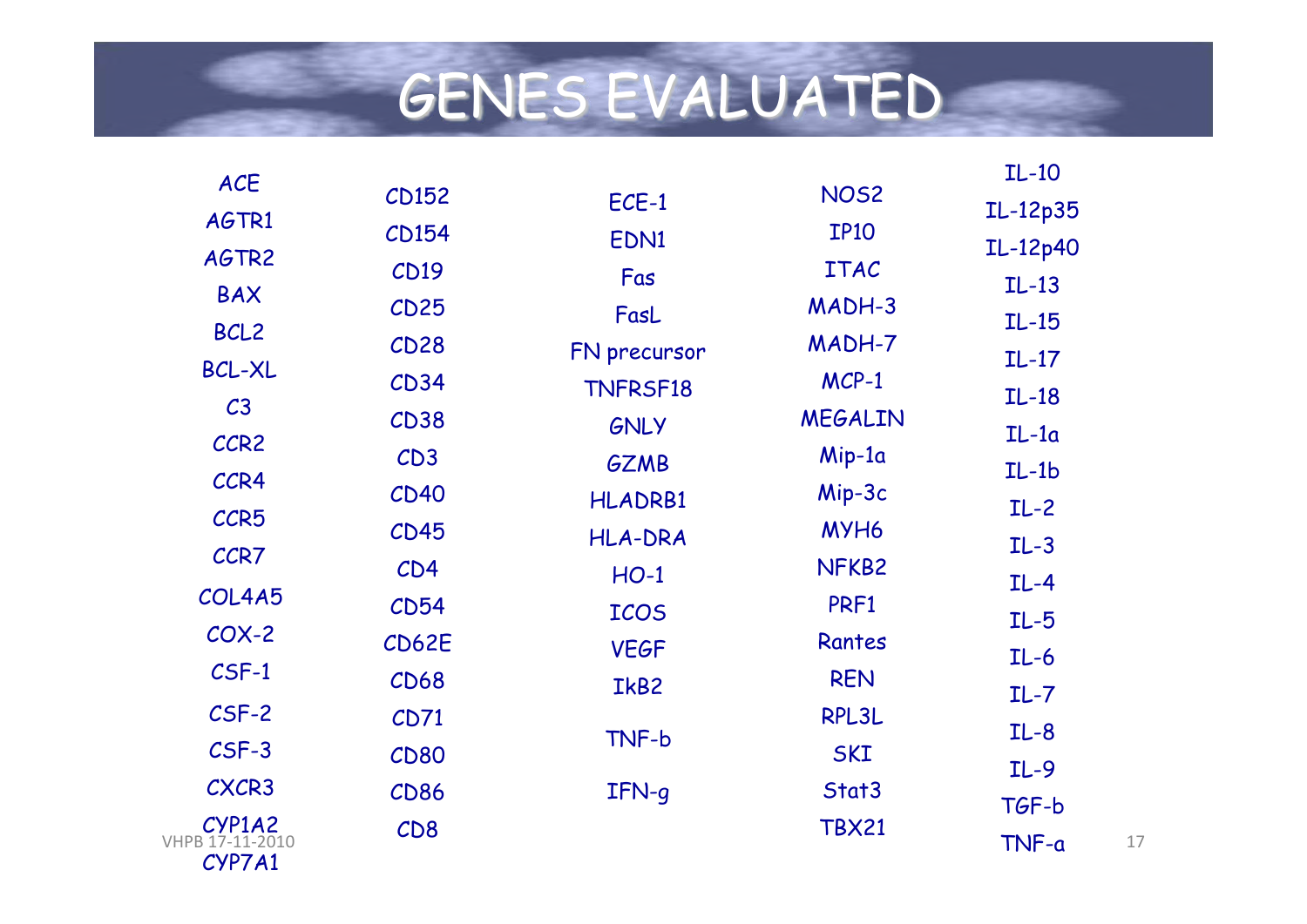## RESULTS

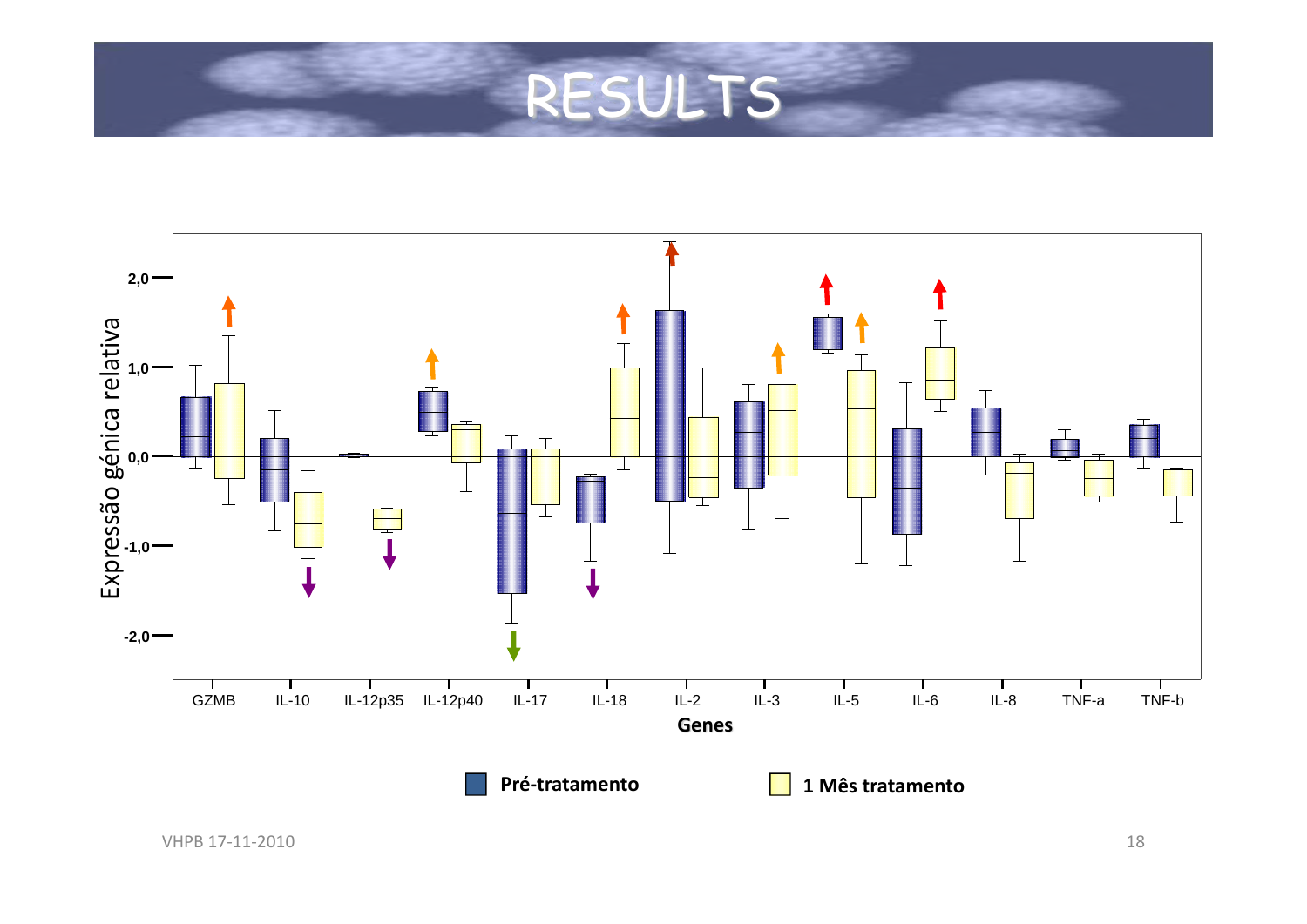## CONCLUSIONS

#### **Before**

↑IL-12p40, IL-2, IL-5, FAS, FASL, HLADRB1, GZMB, MADH3 ↓ IL6, IL-17, IL-18, CD4

#### **1 month after treatment**

↑ IL-3, IL-6, IL-18, CD4, C3, CCR4, cox-2, HLA-DRB1, IKB2, MADH3

IL‐10, IL‐12p35, IP‐10, ITAC, MCP‐1, MIP‐1a

The response to treatment seams to be related with gene expression differences of effector genes. However no solid pattern was obtained between responders and non-responders ( just <sup>4</sup> patients of each group were studied)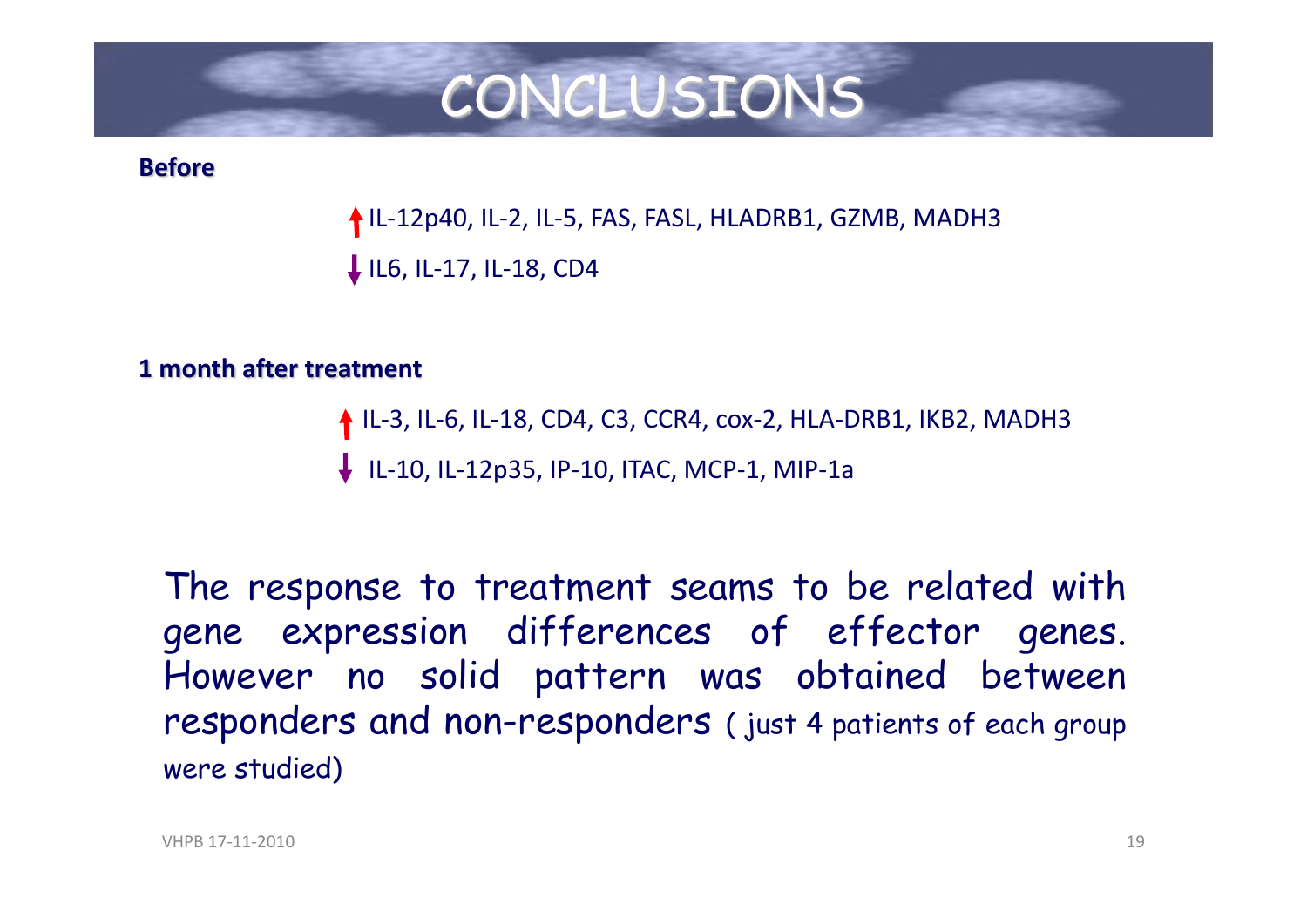## HOST Factors 2

## Goals

Study of specific immune response anti-HCV during PegIFN <sup>+</sup> Ribavirine treatment

 $\textcolor{black}{\bullet}$  Evaluation of T CD8 Lymphocytes directed against HCV proteins :

- the frequency,
- phenotype
- functional caracteristics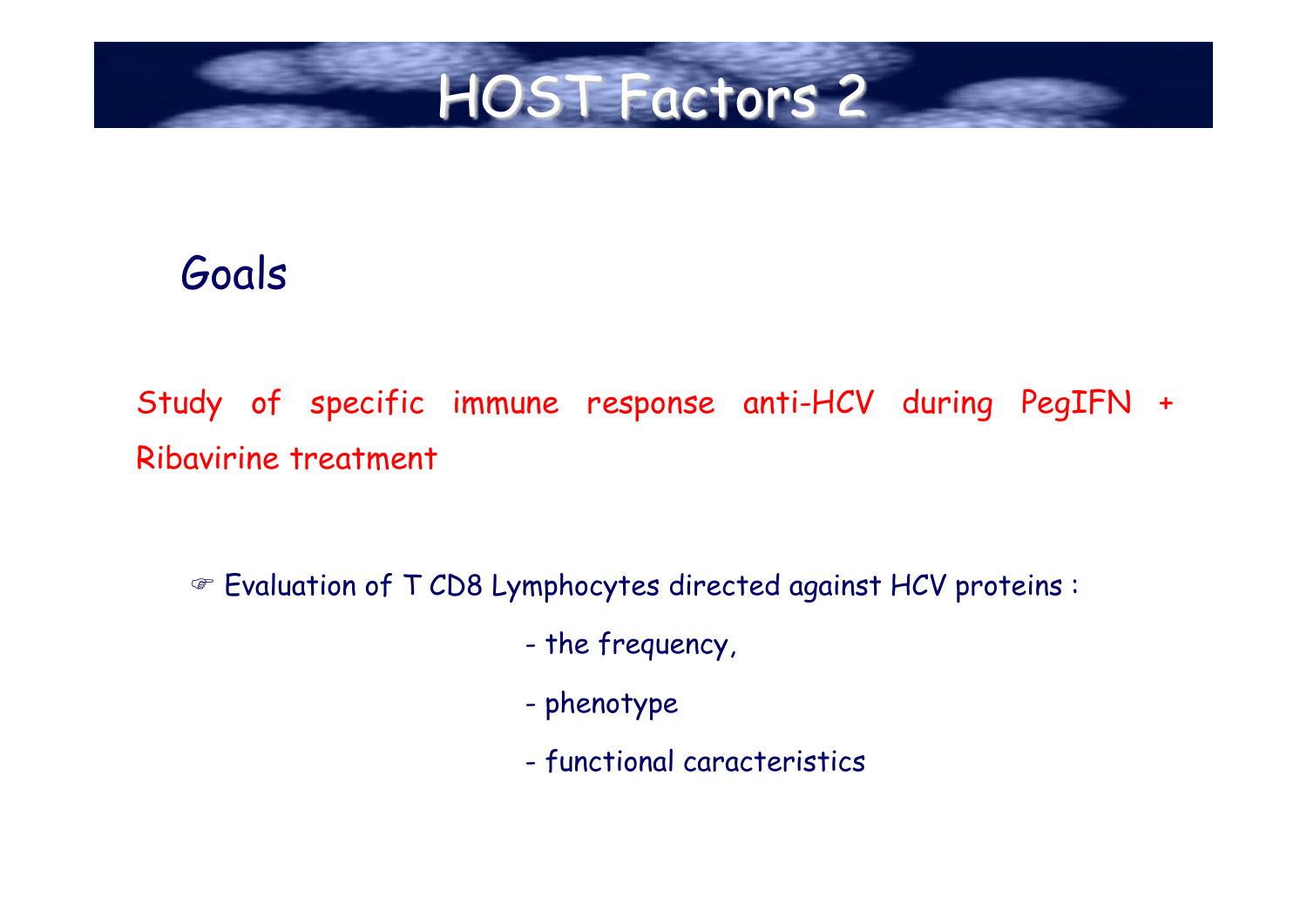

#### CONCLUSION:

**SUSTAINED RESPONSE IS RELATED WITH THE FREQUENCY OF CD8 T LY SPECIFIC FOR HEPATITIS C VIRUS.** VHPB 17‐11‐2010 21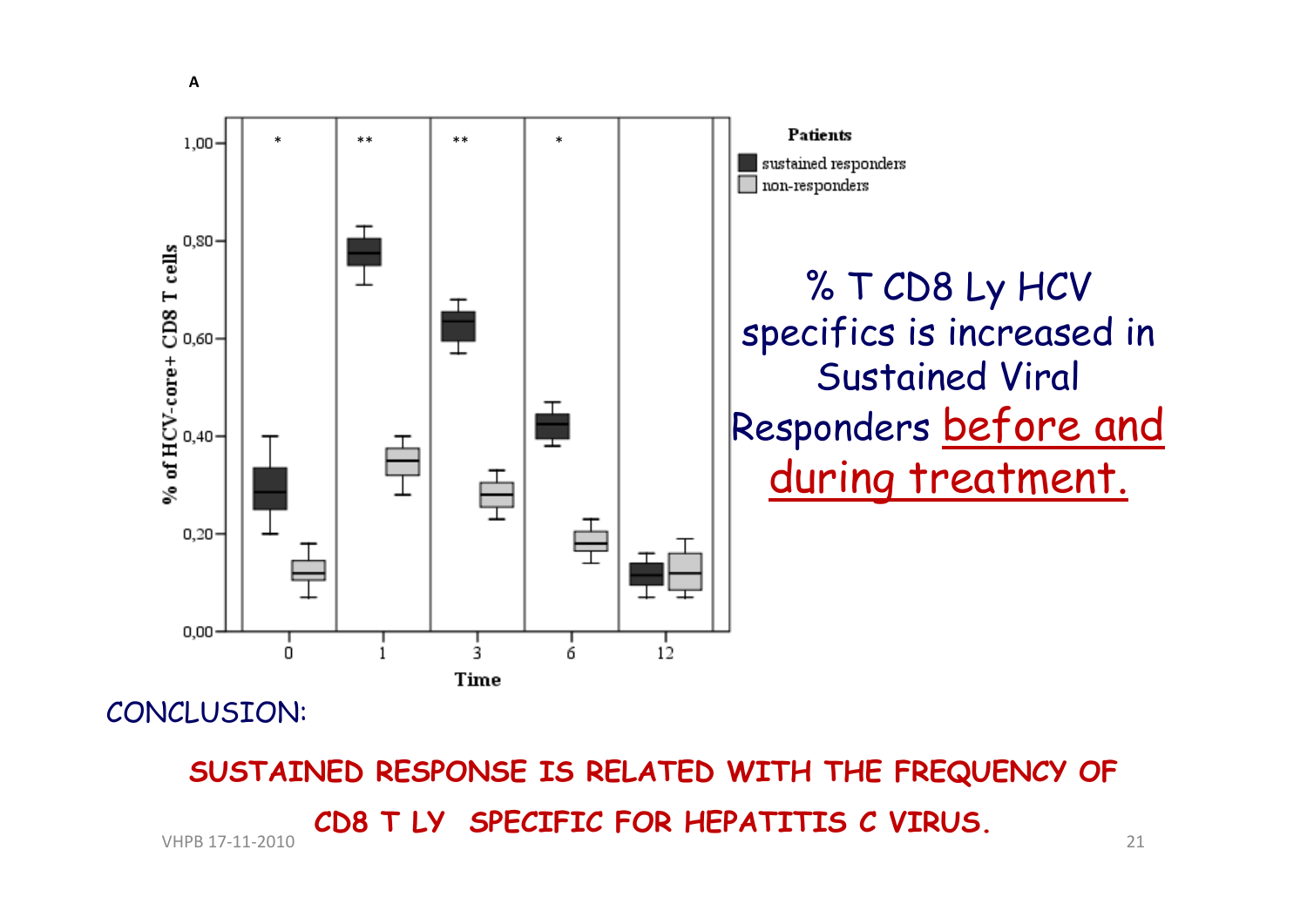## STUDY PROGRESS

## HOST FACTORS:

- $\checkmark$  increase the numbers (cutoff?? this is a prospective study)
- $\checkmark$  behaviour of dendritic cells (DCs)
- $VIL28B$  polymorphism (we have started with normal population).

### VIRAL FACTORS:

- $\checkmark$  predicting protein conformation of hypervariable regions (HVR1 and HVR2 ?!)
- $\checkmark$  revisiting the core region
- $\checkmark$  mutational pattern in NS5A and NS3 genes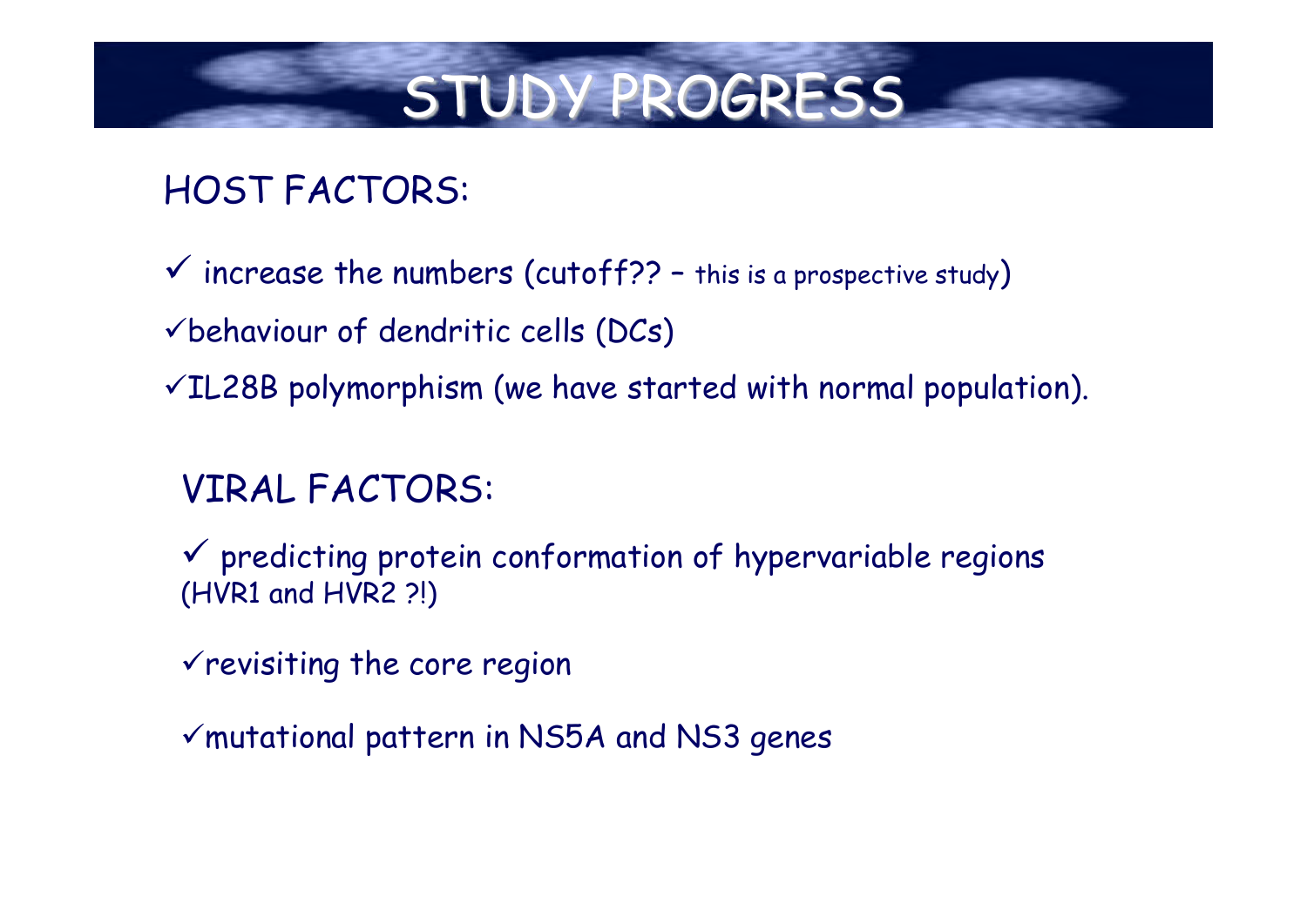**STUDENTS:** •Joana Caetano •Fátima Simões •Angela Moreira •Andreia Santos

**Centro Hospitalar de Coimbra** Dr. Cristina Valente Enf. Beatriz and many others

#### …. **Hospitais da Universidade de Coimbra**

Prof. Armando de Carvalho Dr. Eduardo Serra Drª Celene Sargento and many others

**Departamento de Ciências da Vida Universidade de Coimbra**

Partial. Supported by Roche Diag. in 2004/2005

**Faculdade de Farmácia da U.C.** 

Prof. Cristina Luxo, Prof. Artur Paiva, António Martinho **All the staff of Centro de Histocompatibilidade do Centro**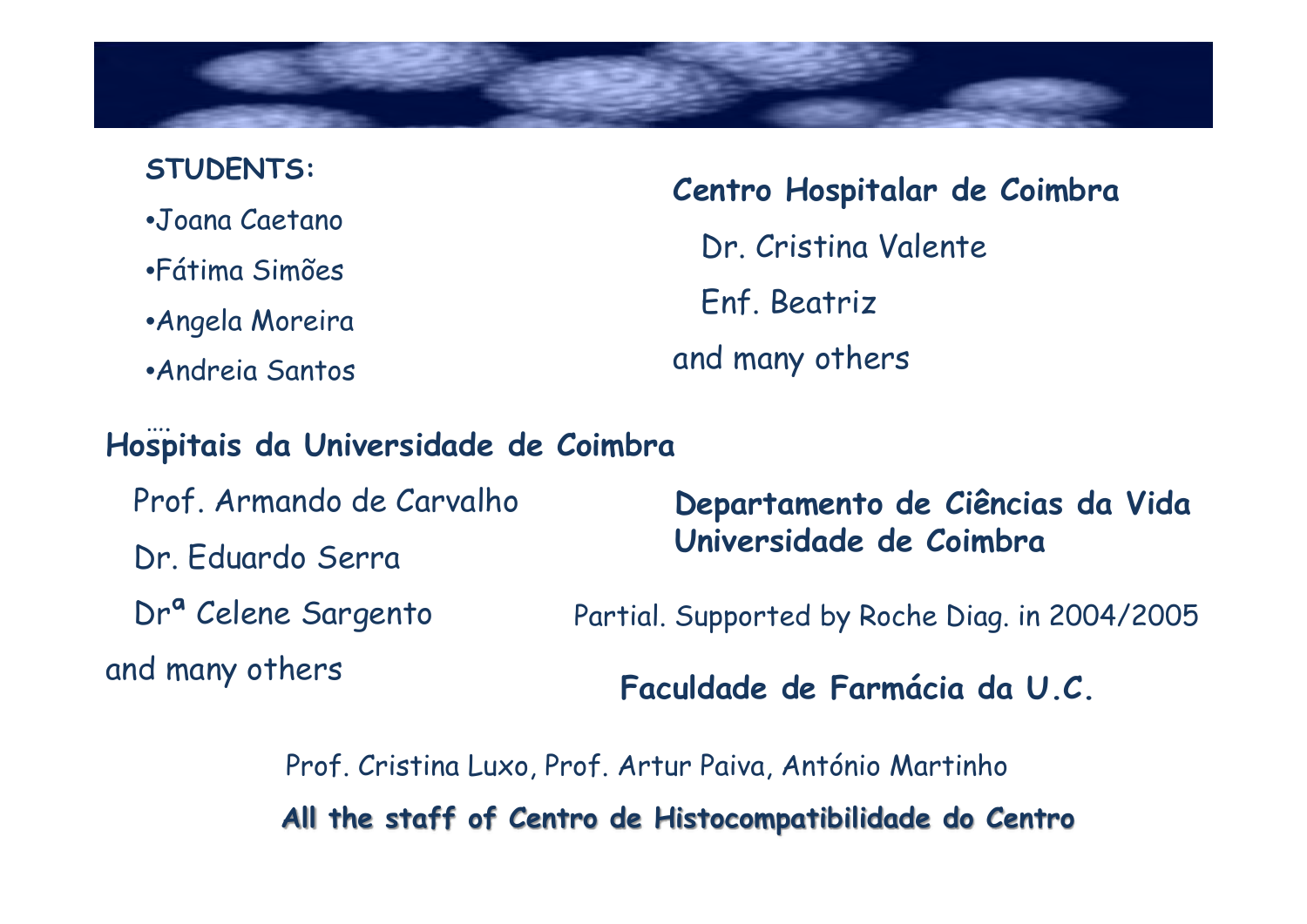# THANK YOU!

VHPB 17‐11‐2010 <sup>-</sup> 1940 - 1940 - 1940 - 1940 - 1940 - 1940 - 1940 - 1940 - 1940 - 1940 - 1940 - 1940 - 1940 - 1940 - 1940 - 1940 - 1940 - 1940 - 1940 - 1940 - 1940 - 1940 - 1940 - 1940 - 1940 - 1940 - 1940 - 1940 - 1940